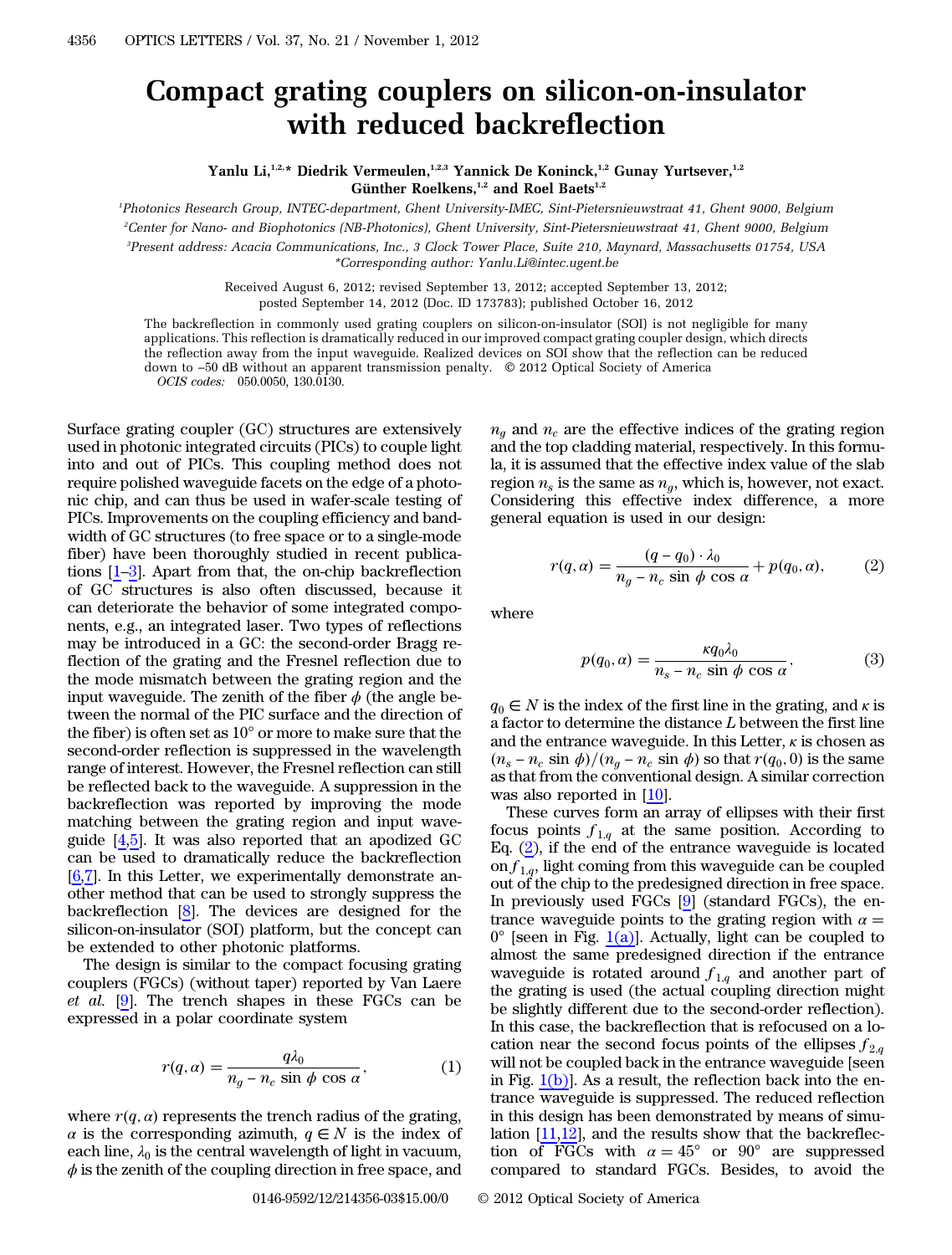<span id="page-1-0"></span>

Fig. 1. (Color online) Schematic of tilted FGCs (exaggerated) on SOI with different azimuths: (a)  $\alpha = 0$  and (b)  $\alpha \neq 0$ . The black region is etched 70 nm into a 220 nm silicon layer, while the rest is unetched. The light diffracting from the waveguide and the Fresnel reflections is indicated with the solid and dashed blue and red lines, respectively.

influence to the adjacent devices, the backreflection can be collected to another waveguide and then sent to a high-loss region. This design slightly breaks the symmetry of the output mode, but its influence on the grating-tofiber coupling is not much when  $\phi = 10^{\circ}$ . The new design (titled FGC) also has a very compact size compared to the commonly used one-dimensional (1D) GC.

Tilted FGCs with different  $\alpha$  have been fabricated using deep UV (193 nm) lithography through the ePIXfab multiproject wafer service  $[13]$  $[13]$ , and they are designed to couple 1550 nm light with  $\phi = 10^{\circ}$ . The width of the entrance waveguide aperture (0.9 μm) was chosen to be neither too small to introduce extra reflection nor too large to collect the redirected Fresnel reflection from the grating. The distance  $L$  determines the size of the output mode in the GC and thus influences the maximal gratingto-single-mode-fiber coupling efficiency  $\eta$ . In order to know the optimal value of L, a number of FGCs ( $\alpha = 0^{\circ}$ ) with different first grating indices  $q_0$  were fabricated and measured. The  $\eta$  values of different FGCs and the corresponding central wavelengths  $\lambda_0$  are plotted in Fig. [2](#page-1-1). It is found that the best  $q_0$  is 26, which means  $L = 16$  µm. All the following designs use this  $q_0$  value. The variation of the  $\lambda_0$  is within 5 nm, and it might be caused by the alignment variations of fibers.

Designs with two identical tilted FGCs connected by a shallowly etched waveguide were measured to retrieve  $\eta$ for different  $\alpha$ . These transmission spectra are plotted in Fig. [3.](#page-1-2) The  $\eta$  and  $\lambda_0$  values are plotted in Fig. [4.](#page-1-3) The solid horizontal line in Fig. [4](#page-1-3) stands for the  $\eta$  of a standard FGC (−4.6 dB). It can be found that the  $\lambda_0$  values are lower than 1550 nm. Two main reasons are responsible for this shift: (1)  $n_q$  and  $\phi$  are wrongly estimated in the design, and the real central wavelength will thus become  $\lambda' =$  $\lambda_0(n'_g - n_c \sin \phi' \cos \alpha) / (n_g - n_c \sin \phi \cos \alpha)$ , where  $n'_g$ <br>and  $\phi'$  stand for the real values of  $n_e$  and  $\phi$  respectively and  $\phi'$  stand for the real values of  $n_g$  and  $\phi$ , respectively.<br>It is seen that  $\lambda'$  is a function of  $\alpha$  which is also shown in It is seen that  $\lambda'$  is a function of  $\alpha$ , which is also shown in

<span id="page-1-1"></span>

Fig. 2. (Color online) Maximal coupling efficiency between a single-mode fiber and FGCs with different  $q_0$  values and corresponding central wavelengths. The width of the waveguide aperture is 0.9 μm.

<span id="page-1-2"></span>

Fig. 3. (Color online) Transmission spectra of the tilted FGCs with different azimuths.

the measurement results. (2) A dip caused by the secondorder reflection exists in the transmission spectra of the tilted FGCs with  $\alpha$  close to 90°, and this reflection dip causes both a suppression of  $\eta$  and a shift of  $\lambda_0$ . Note that the central wavelength of the second-order reflection has a blueshift as  $\alpha$  increases. For  $\alpha \ge 150^{\circ}$  or  $\le 60^{\circ}$ , the  $\lambda_0$  of the second-order reflection stays far away from the transmission band and thus has less influence. The secondorder reflection also causes a bandwidth increase in the tilted FGCs with  $\alpha$  close to 90°.

It is hard to estimate the reflections using the fringes in the transmission spectrum, because the reflections on the output fiber end facets are also mixed in the spectrum. In order to measure the reflection values of our tilted FGCs, we use another set of samples. In those samples, all the input FGCs use the same design with  $\alpha = 0^{\circ}$ , while the output tilted FGCs have a scan of the azimuth from 0° to 180°. The frequency average reflections are measured by a simplified optical frequency domain reflectometry setup [\[14](#page-2-12)]. First we align the input fiber with the help of an output fiber. After alignment, the output fiber is moved away so that the influence caused by the reflection of the output fiber facet is removed. With the help of a circulator, the reflected light signal including reflections from the input fiber facet and reflections from the reflective components in the waveguide is retrieved. A wavelength sweep from 1490 to 1570 nm with a 20 pm resolution was done to obtain the reflection spectrum. The postprocessing on the reflection spectrum is done in a computer, and a spatial distribution of the reflection is calculated from the autocorrelation  $R(z)$  of the reflection spectrum. Three steps are done before calculating tion spectrum. Three steps are done before calculating  $\kappa(z)$ : (1) interpolating the reflection spectra from the wa-<br>velength domain to the frequency domain, (2) multiplying  $R(z)$ : (1) interpolating the reflection spectra from the waa Gaussian window to the spectrum in the frequency domain, so as to suppress numerical leakages [[15\]](#page-2-13), and (3) zero padding, in order to get a denser frequency mesh

<span id="page-1-3"></span>

Fig. 4. (Color online) Maximal transmission efficiencies of the tilted FGCs and the corresponding wavelengths. The horizontal line stands for the  $\eta$  of a standard FGC.